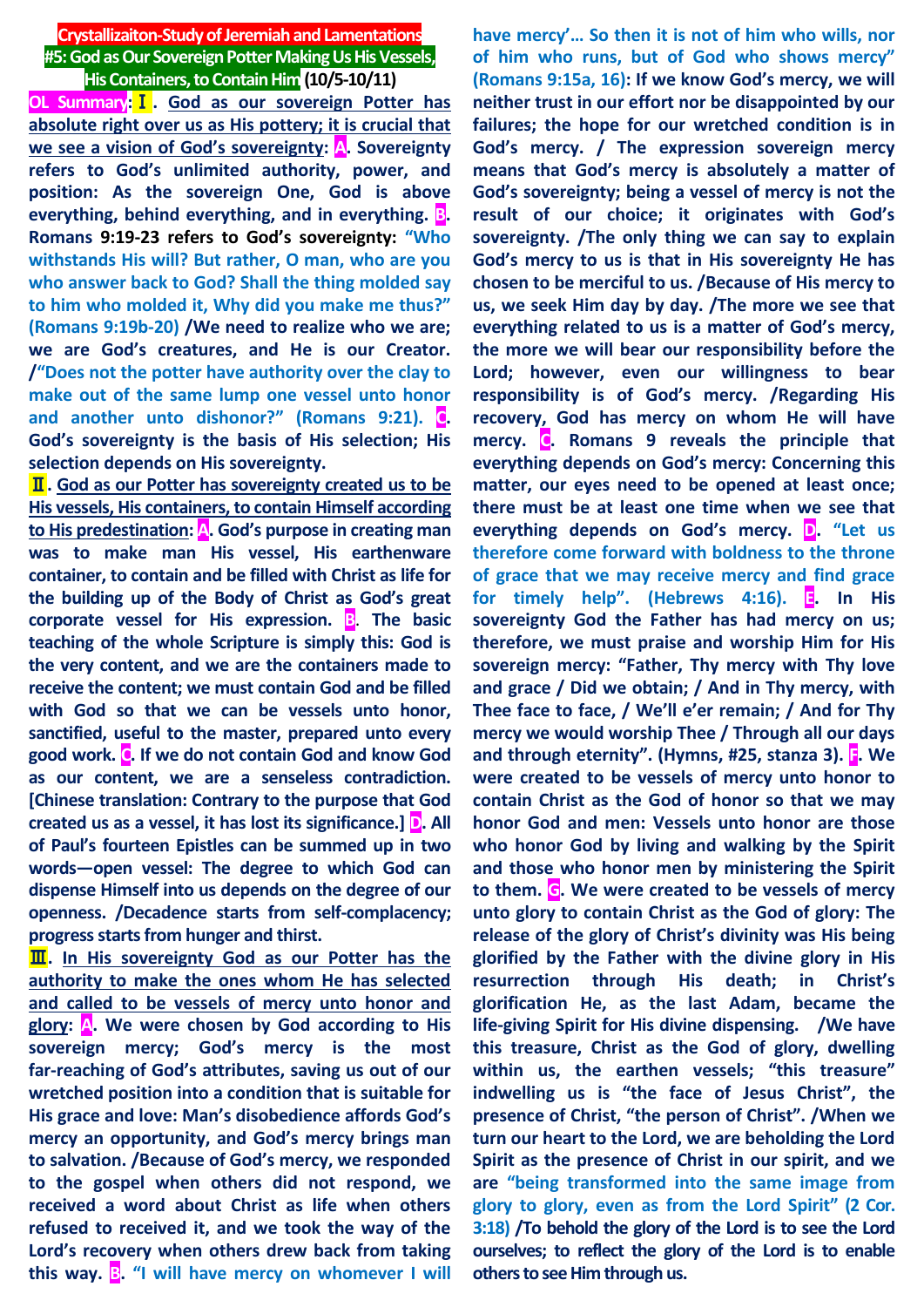## **CP1:God created man as a vessel to contain God. As believers, we need to be open vessels**

**Jeremiah 18:6 Am I not able to do with you, O house of Israel, as this potter does? declares Jehovah. Indeed, as the clay is in the hand of the potter, so you are in My hand, O house of Israel. Acts 9:15 …This man is a chosen vessel to Me, to bear My name before both the Gentiles and kings and the sons of Israel. Eph. 3:19** …**That you may be filled unto all the fullness of God. OL1: God as our sovereign Potter has absolute right over us as His pottery; it is crucial that we see a vision of God's sovereignty. OL2: The basic teaching of the whole Scripture is simply this: God is the very content, and we are the containers made to receive the content; we must contain God and be filled with God so that we can be vessels unto honor, sanctified, useful to the master, prepared unto every good work. OL3: In His sovereignty God as our Potter has the authority to make the ones whom He has selected and called to be vessels of mercy unto honor and glory.**

**All spiritual progress begins when God initiates a good work in a person through the Holy Spirit by creating a longing within….The Holy Spirit makes us feel that our present condition is wrong and that our spiritual life is too shallow. The first work of the Holy Spirit is to give us a sense of dissatisfaction and to create in us a desire to be better….This is the beginning of spiritual progress. Putting it another way, all failure and decadence is the result of self-complacency. …Our feelings of dissatisfaction with ourselves indicate that the Holy Spirit has begun His work in us and that it is the time for us to go forward….Decadence comes from self-complacency, whereas progress comes from hunger. This is a fact, and it is true throughout our Christian life. Invariably the Holy Spirit first creates a desire in us for more, and then God comes in to satisfy us and fill us.**

## **Application to new ones, Youth/College students**

**First, you, as a creature, need to realize the sovereignty of God the Creator and make Him God. Rom. 1:20 For the invisible things of Him, both His eternal power and divine characteristics, have been clearly seen since the creation of the world, being perceived by the things made, so that they would be without excuse; 21 Because though they knew God, they did not glorify Him as God or thank Him, but rather became vain in their reasonings, and their heart, lacking understanding, was darkened. 25Who exchanged the truth of God for the lie, and worshipped and served the creation rather than the Creator, who is blessed forever. Amen.**

**Second, you should know you are created as a vessel to contain God. Romans 9:23 In order that He might make known the riches of His glory upon vessels of mercy, which He had before prepared unto glory, If we do not contain God and know God as our content, we are a senseless contradiction. Recently, a number of famous actors and actresses have committed suicide one after the other.** 

**They were successful in their work, but unfortunately, they felt inconsistent and empty in their lives because they didn't know that man is a vessel for God to enter.** 

**Third, you should call upon the name of Jesus.After the revelation in Romans 9 that we are God's vessels, it reveals in chapter 10 how to fill the vessels with the Lord. Rom. 10:12For there is no distinction between Jew and Greek, for the same Lord is Lord of all and rich to all who call upon Him;**

**Fourth, you as God's vessel need to be continually open to God. The summary of Paul's fourteen epistles is "open vessels". The degree to which God can dispense Himself into us depends on the degree of our openness; Decline starts from self-complacency; progress starts from hunger and thirst. You must never fall into self-complacency. The Lord supplies the Spirit without limit, so you need to be continually open. John 3:34 For He whom God has sent speaks the words of God, for He gives the Spirit not by measure. For example, during your midterm exam, you called upon the name of the Lord and studied with Him and your grades went up a bit. You were happy and praised the Lord. But you were so satisfied with your little blessing that you forgot the Lord during the final exam and didn't pray very seriously. In other words, you were open to the Lord during midterm exam, but during final exam, you closed to the Lord and your grades dropped. The cause of this failure is self-complacency. God unlimitedly supplies the Spirit and you will be blessed infinitely, so no matter what happened you need to be open all the time.** 

**Before your Christian life began, The Lord sanctified youbefore you were formed in the womb. It is for you to be a prophet who speak the word of God. To speak the word of God, you must be an open listener. You should not use your youth as an excuse to reject His commission. Jeremiah 1:5 Before I formed you in the womb, I knew you; And before you came forth from the womb, I sanctified you. I have appointed you as a prophet to the nations. 6Then I said, Alas, Lord Jehovah! Indeed, I do not know how to speak, For I am a youth. 7 But Jehovah said to me, Do not say, I am a youth; For everywhere I send you, you shall go; And everything I command you, you shall speak. 8Do not be afraid of their faces, For I am with you to deliver you, declares Jehovah. Furthermore, you should not rely on people to seek blessings from them.In order to continually receive His blessing, you should train yourself to continually rely on God and be you're your entire being to Him every day for your whole life.**

**Prayer: "Oh Lord Jesus, I learn from my youth to recognize the sovereignty of God who is the Creator and to make Him God in all things. I was created as a vessel to contain God. I call upon the name of Lord and desire to be filled with the Lord. Oh, Lord, make me an open vessel. Don't let me fall into self- complacency, but always keep me open to You and make me a prophet who speak the word of God, even in my youth. Amen!"**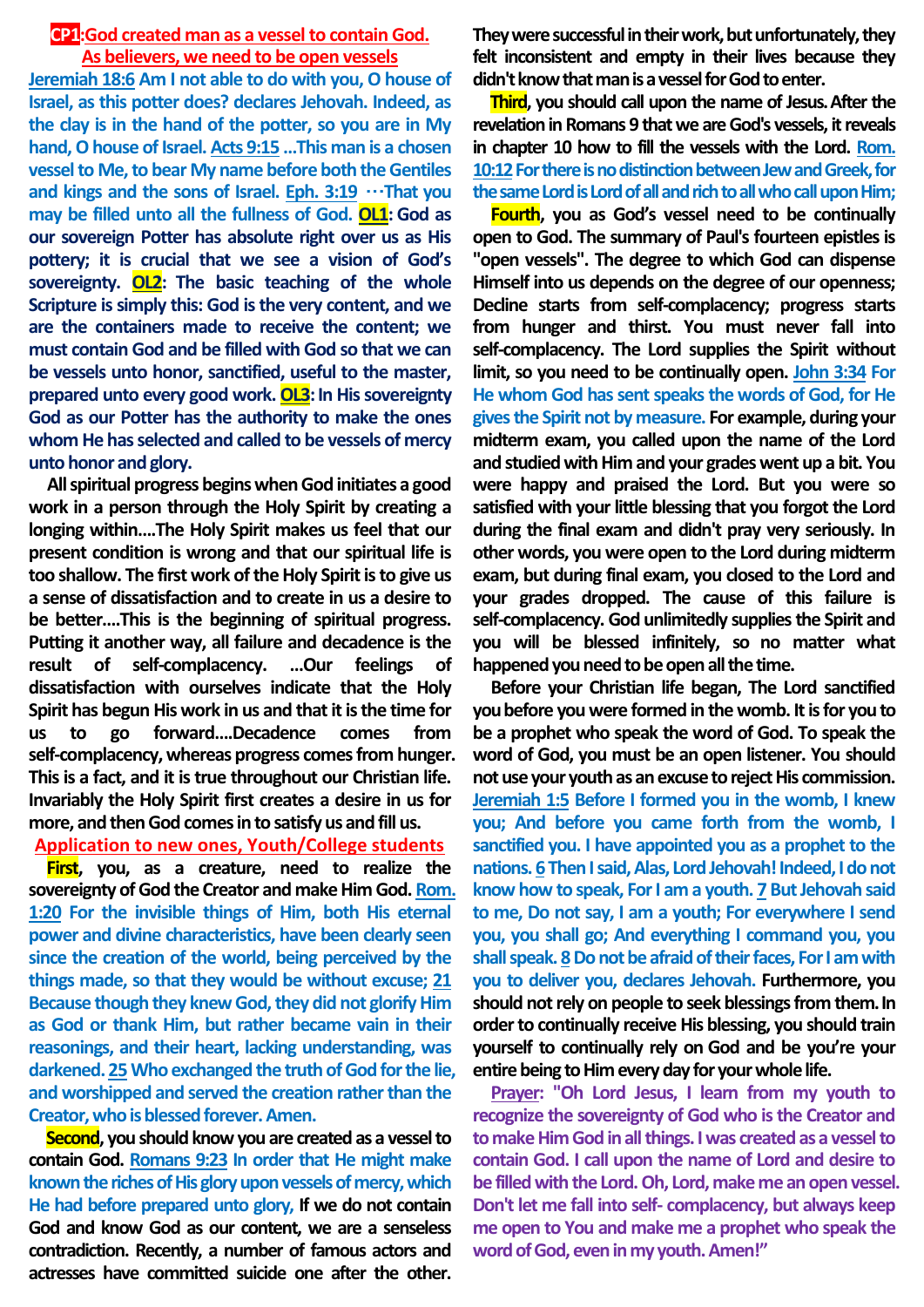## **CP2: Not trusting self-effort, but bear responsibility properly by seeing God's mercy**

**Eph. 2:1 And you, though dead in your offenses and sins. 4 But God, being rich in mercy, because of His great love with which He loved us. OL1:"'I will have mercy on whomever I will have mercy'... So then it is not of him who wills, nor of him who runs, but of God who shows mercy"—Rom. 9:15a, 16. OL2: If we know God's mercy, we will neither trust in our effort nor be disappointed by our failures; the hope for our wretched condition is in God's mercy. OL3: Romans 9 reveals the principle that everything depends on God's mercy. There must be at least one time when we see God's mercy and definitely touch His mercy.** 

**Often, because of our pitiful condition, we need to receive mercy before we can find grace. We come to the throne of grace like beggars, in somewhat the same condition as was the prodigal son when he came to his father. A beggar, like the prodigal, needs mercy. When we come to the throne of grace, we may have the sense that we are pitiful and say, "Father, I am not worthy of anything." But the Father may say, "You are unworthy, but I am merciful. My mercy reaches you and qualifies you to receive my favor. My mercy brings Me to you that I may clothe you with the best robe." God's mercy is always available to us.**

**Through many years of experience I have become strongly and deeply convinced that everything that happens to us is of God's mercy. All is a matter of God's mercy. The more we see this, the more we shall spontaneously bear our responsibility before the Lord. However, even the bearing of responsibility is of God's mercy. Why is it that some believers are willing to bear their responsibility and that others are not? The answer lies in God's mercy.** 

**Regarding His recovery, God has mercy on whom He will have mercy. We are not in the Lord's recovery because we are more intelligent than others or because we seek the Lord more than others do. Our being here is altogether due to the mercy of God. If you consider how the Lord brought you into the church life in the Lord's recovery, you will worship Him for His mercy. Concerning the gospel, the ministry of life, and the church life, God has had mercy on us. How we must praise Him for His sovereign mercy, and worship Him for His mercy!**

## **Application to business person/graduate student Lam. 3:22 It is Jehovah's lovingkindness that we are not consumed, for His compassions do not fail;**

**Your working or researching here right now is because of God's mercy. Do not be proud and say that what you are now is by your hard work. 1Cor. 15:10 But by the grace of God I am what I am; and His grace unto me did not turn out to be in vain, but, on the contrary, I labored more abundantly than all of them, yet not I but the grace of God which is with me. If you say "I am what I am by my hard work", it is clearly different from what Paul** 

**testified. Paul had labored more than anybody but he said it was God's grace and not him. Please recognize that if the Lord limits His mercy toward you even a little bit, there won't be what you are now. For example, you might pass a difficult exam. Or you might get promoted at your company. You might have worked hard for that, but without God's mercy, there wouldn't be your favorite questions on the exam, or your boss might have given promotion to someone else and not you. If without rain from heaven, no matter how hard the farmer works, all the labor would be in vain. In the same way, however good you tried, if without God's grace and mercy, every labor would be in vain. Moreover, it is also Lord's mercy that you could labor.** 

### **Stanza 2 and 3 of hymn 296says;**

**2**.**'Tis mystery all! The Immortal dies! Who can explore His strange design? In vain the firstborn seraph tries to sound the depths of love Devine! 'Tis mercy all! Let earth adore, let angel minds inquire no more.** 

**3**.**He left His Father's throne above, so free, so infinite His grace; Emptied Himself of all but love, And bled for Adam's helpless race: 'Tis mercy all , immense and free; For, O my God, it found out me.**

**Therefore, what you are now is totally by the mercy of God. Thank and praise for God's mercy.** 

**Brother's testimony**:**"When I joined brother Lee's fulltime training in Taipei, in the beginning, I thought that I could join the training because my consecration was good. But within less than one month, I wanted to go back to Japan because I couldn't speak Chinese. I was a team leader but since I couldn't handle Chinese, when the team members asked me, I even didn't understand what they were asking about and I felt miserable every day. I was often complaining to the Lord saying "I was bit useful in Japan but no use in Taiwan." And I was trying to ask permission to quit team leader. But before asking, I thought I would better to fellowship with the Lord first and started complaining to the Lord. Strangely, as I complained, the Lord enlightened me and I touched the Lord's love and mercy and tear came up. And I realized that my consecration and my joining to the training were all by God's mercy. And I confess my sin of being proud and of unbelief. In this way, I was filled with the Holy Spirit and preached the gospel and many got saved. By God's mercy, I could complete two-year full time training in Taiwan. I thank and praise God's mercy from bottom of my heart. Amen!"** 

**Prayer**:**"Oh Lord Jesus, my present research, job and family are all due to God's mercy. It is not that I was good that I was saved and remain in the church life. Everything is by God's mercy. The more I see God's mercy, the more I would humble myself before the Lord and bear my responsibility as a business person and responsibility in the church life and family life. Praise the Lord for God's mercy. Amen!"**